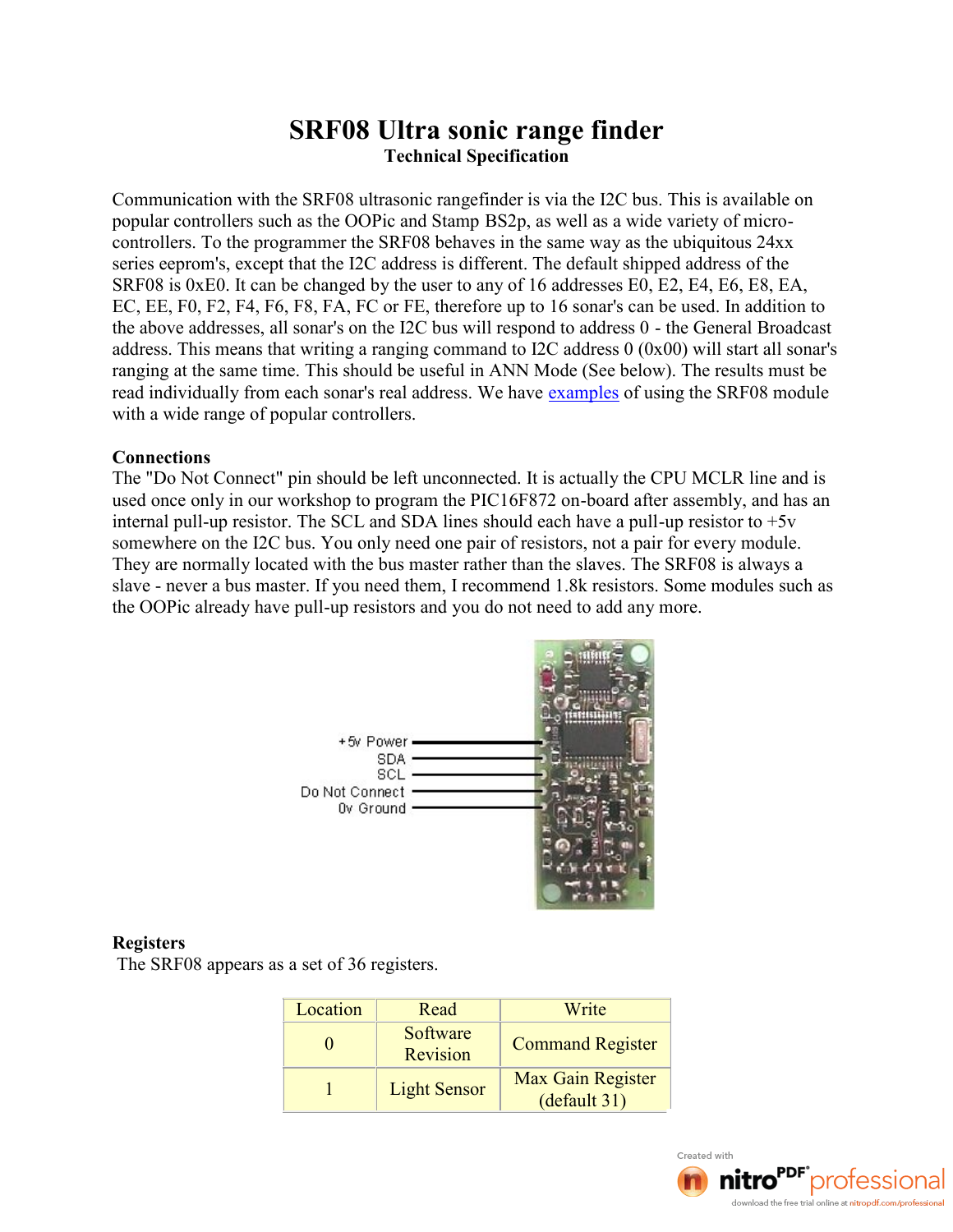| $\mathcal{D}_{\cdot}$ | 1st Echo High<br><b>Byte</b>  | <b>Range Register</b><br>(default 255) |
|-----------------------|-------------------------------|----------------------------------------|
| 3                     | 1st Echo Low<br><b>Byte</b>   | N/A                                    |
|                       |                               |                                        |
| 34                    | 17th Echo High<br><b>Byte</b> | N/A                                    |
| 35                    | 17th Echo Low<br><b>Byte</b>  | N/A                                    |

Only locations 0, 1 and 2 can be written to. Location 0 is the command register and is used to start a ranging session. It cannot be read. Reading from location 0 returns the SRF08 software revision. By default, the ranging lasts for 65mS, but can be changed by writing to the range register at location 2. If you do so, then you will likely need to change the analogue gain by writing to location 1. See the **Changing Range** and **Analogue Gain** sections below.

Location 1 is the onboard light sensor. This data is updated every time a new ranging command has completed and can be read when range data is read. The next two locations, 2 and 3, are the 16bit unsigned result from the latest ranging - high byte first. The meaning of this value depends on the command used, and is either the range in inches, or the range in cm or the flight time in uS. A value of zero indicates that no objects were detected. There are up to a further 16 results indicating echo's from more distant objects.

### **Commands**

The are three commands to initiate a ranging (80 to 82), to return the result in inches, centimeters or microseconds. There is also an ANN mode (Artificial Neural Network) mode which is described later and a set of commands to change the I2C address.

|         | Command    | Action                                    |  |
|---------|------------|-------------------------------------------|--|
| Decimal | <b>Hex</b> |                                           |  |
| 80      | 0x50       | Ranging Mode - Result in inches           |  |
| 81      | 0x51       | Ranging Mode - Result in centimeters      |  |
| 82      | 0x52       | Ranging Mode - Result in micro-seconds    |  |
|         |            |                                           |  |
| 83      | 0x53       | <b>ANN Mode - Result in inches</b>        |  |
| 84      | 0x54       | <b>ANN Mode - Result in centimeters</b>   |  |
| 85      | 0x55       | <b>ANN Mode - Result in micro-seconds</b> |  |
|         |            |                                           |  |
| 160     | 0xA0       | 1st in sequence to change I2C address     |  |
| 165     | 0xA5       | 3rd in sequence to change I2C address     |  |
| 170     | 0xAA       | 2nd in sequence to change I2C address     |  |

### **Ranging Mode**

To initiate a ranging, write one of the above commands to the command register and wait the

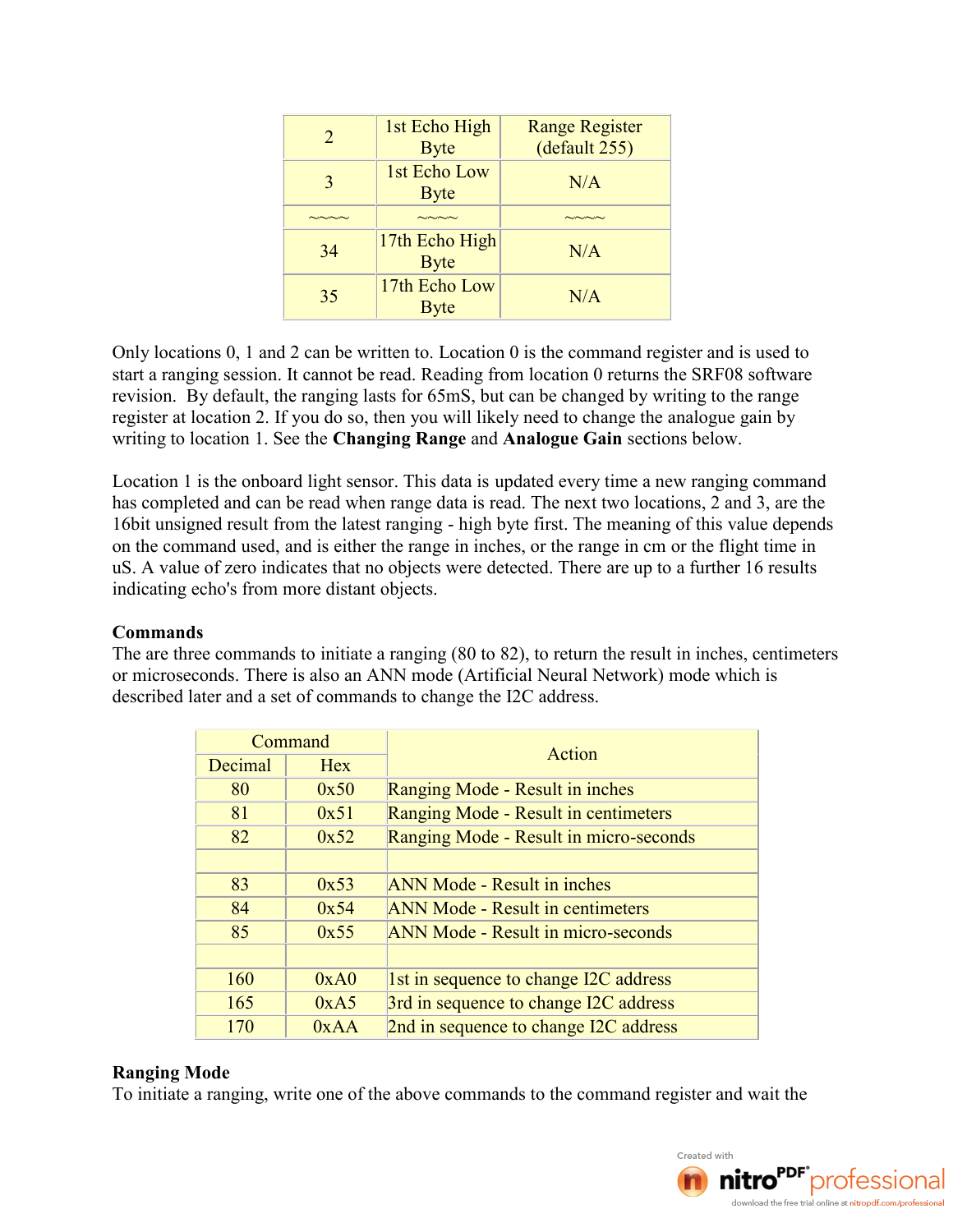required amount of time for completion and read as many results as you wish. The echo buffer is cleared at the start of each ranging. The first echo range is placed in locations 2,3. the second in 4,5, etc. If a location (high and low bytes) is 0, then there will be no further reading in the rest of the registers. The default and recommended time for completion of ranging is 65mS, however you can shorten this by writing to the range register before issuing a ranging command. Light sensor data at location 1 will also have been updated after a ranging command.

# **ANN Mode**

ANN mode (Artificial Neural Network) is designed to provide the multi echo data in a way that is easier to input to a neural network, at least I hope it is - I've not actually done it yet. ANN mode provides a 32 byte buffer (locations 4 to 35 inclusive) where each byte represents the 65536uS maximum flight time divided into 32 chunks of 2048uS each - equivalent to about 352mm of range. If an echo is received within a bytes time slot then it will be set to no-zero, otherwise it will be zero. So if an echo is received from within the first 352mm, location 4 will be non-zero. If an object is detected 3m away the location 12 will be non-zero  $(3000/352 = 8)$ (8+4=12). Arranging the data like this should be better for a neural net than the other formats. The input to your network should be 0 if the byte is zero and 1 if its non-zero. I have a SOFM (Self Organizing Feature Map) in mind for the neural net, but will hopefully be useful for any type.

| Location 4   Location 5   Location 6   Location 7 |                   |                    | Locations $8 -$ |
|---------------------------------------------------|-------------------|--------------------|-----------------|
| $0 - 352$ mm 353 - 705mm                          | $706 -$<br>1057mm | $1058 -$<br>1410mm | and so on       |

Locations 2,3 contain the range of the nearest object converted to inches, cm or uS and is the same as for Ranging Mode.

# **Checking for Completion of Ranging**

You do not have to use a timer on your own controller to wait for ranging to finish. You can take advantage of the fact that the SRF08 will not respond to any I2C activity whilst ranging. Therefore, if you try to read from the SRF08 (we use the software revision number a location 0) then you will get 255 (0xFF) whilst ranging. This is because the I2C data line (SDA) is pulled high if nothing is driving it. As soon as the ranging is complete the SRF08 will again respond to the I2C bus, so just keep reading the register until its not 255 (0xFF) anymore. You can then read the sonar data. Your controller can take advantage of this to perform other tasks while the SRF08 is ranging.

# **Changing the Range**

The maximum range of the SRF08 is set by an internal timer. By default, this is 65mS or the equivalent of 11 metres of range. This is much further than the 6 metres the SRF08 is actually capable of. It is possible to reduce the time the SRF08 listens for an echo, and hence the range, by writing to the range register at location 2. The range can be set in steps of about 43mm (0.043m or 1.68 inches) up to 11 metres.

The range is ((Range Register x 43mm) + 43mm) so setting the Range Register to 0 (0x00) gives a maximum range of 43mm. Setting the Range Register to 1 (0x01) gives a maximum range of

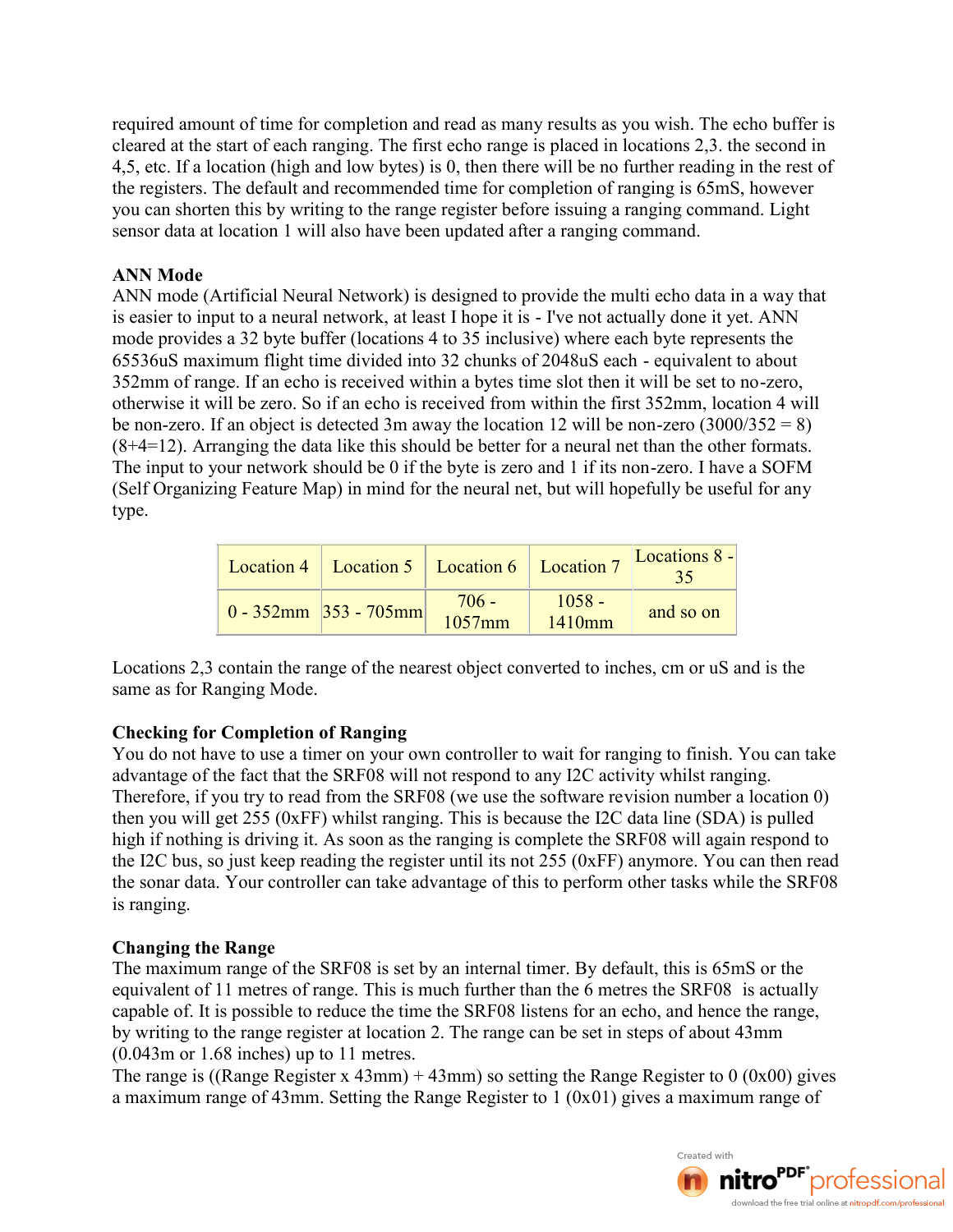86mm. More usefully, 24 (0x18) gives a range of 1 metre and 140 (0x8C) is 6 metres. Setting 255 (0xFF) gives the original 11 metres (255 x 43 + 43 is 11008mm). There are two reasons you may wish to reduce the range.

1. To get at the range information quicker

2. To be able to fire the SRF08 at a faster rate.

If you only wish to get at the range information a bit sooner and will continue to fire the SRF08 at 65ms of slower, then all will be well. However if you wish to fire the SRF08 at a faster rate than 65mS, you will definitely need to reduce the gain - see next section.

The range is set to maximum every time the SRF08 is powered-up. If you need a different range, change it once as part of your system initialization code.

### **Analogue Gain**

The analogue gain register sets the *Maximum* gain of the analogue stages. To set the maximum gain, just write one of these values to the gain register at location 1. During a ranging, the analogue gain starts off at its minimum value of 94. This is increased at approx. 70uS intervals up to the maximum gain setting, set by register 1. Maximum possible gain is reached after about 390mm of range. The purpose of providing a limit to the maximum gain is to allow you to fire the sonar more rapidly than 65mS. Since the ranging can be very short, a new ranging can be initiated as soon as the previous range data has been read. A potential hazard with this is that the second ranging may pick up a distant echo returning from the previous "ping", give a false result of a close by object when there is none. To reduce this possibility, the maximum gain can be reduced to limit the modules sensitivity to the weaker distant echo, whilst still able to detect close by objects. The maximum gain setting is stored only in the CPU's RAM and is initialized to maximum on power-up, so if you only want do a ranging every 65mS, or longer, you can ignore the Range and Gain Registers.

|                | <b>Gain Register</b> | Maximum Analogue Gain            |  |
|----------------|----------------------|----------------------------------|--|
| Decimal        | <b>Hex</b>           |                                  |  |
| $\theta$       | 0x00                 | Set Maximum Analogue Gain to 94  |  |
| $\mathbf{1}$   | 0x01                 | Set Maximum Analogue Gain to 97  |  |
| $\overline{2}$ | 0x02                 | Set Maximum Analogue Gain to 100 |  |
| $\overline{3}$ | 0x03                 | Set Maximum Analogue Gain to 103 |  |
| $\overline{4}$ | 0x04                 | Set Maximum Analogue Gain to 107 |  |
| 5              | 0x05                 | Set Maximum Analogue Gain to 110 |  |
| 6              | 0x06                 | Set Maximum Analogue Gain to 114 |  |
| $\overline{7}$ | 0x07                 | Set Maximum Analogue Gain to 118 |  |
| 8              | 0x08                 | Set Maximum Analogue Gain to 123 |  |
| 9              | 0x09                 | Set Maximum Analogue Gain to 128 |  |
| 10             | 0x0A                 | Set Maximum Analogue Gain to 133 |  |
| 11             | 0x0B                 | Set Maximum Analogue Gain to 139 |  |
| 12             | 0x0C                 | Set Maximum Analogue Gain to 145 |  |
| 13             | 0x0D                 | Set Maximum Analogue Gain to 152 |  |
| 14             | 0x0E                 | Set Maximum Analogue Gain to 159 |  |

*Note* - Effective in Ranging Mode only, in ANN mode, gain is controlled automatically.

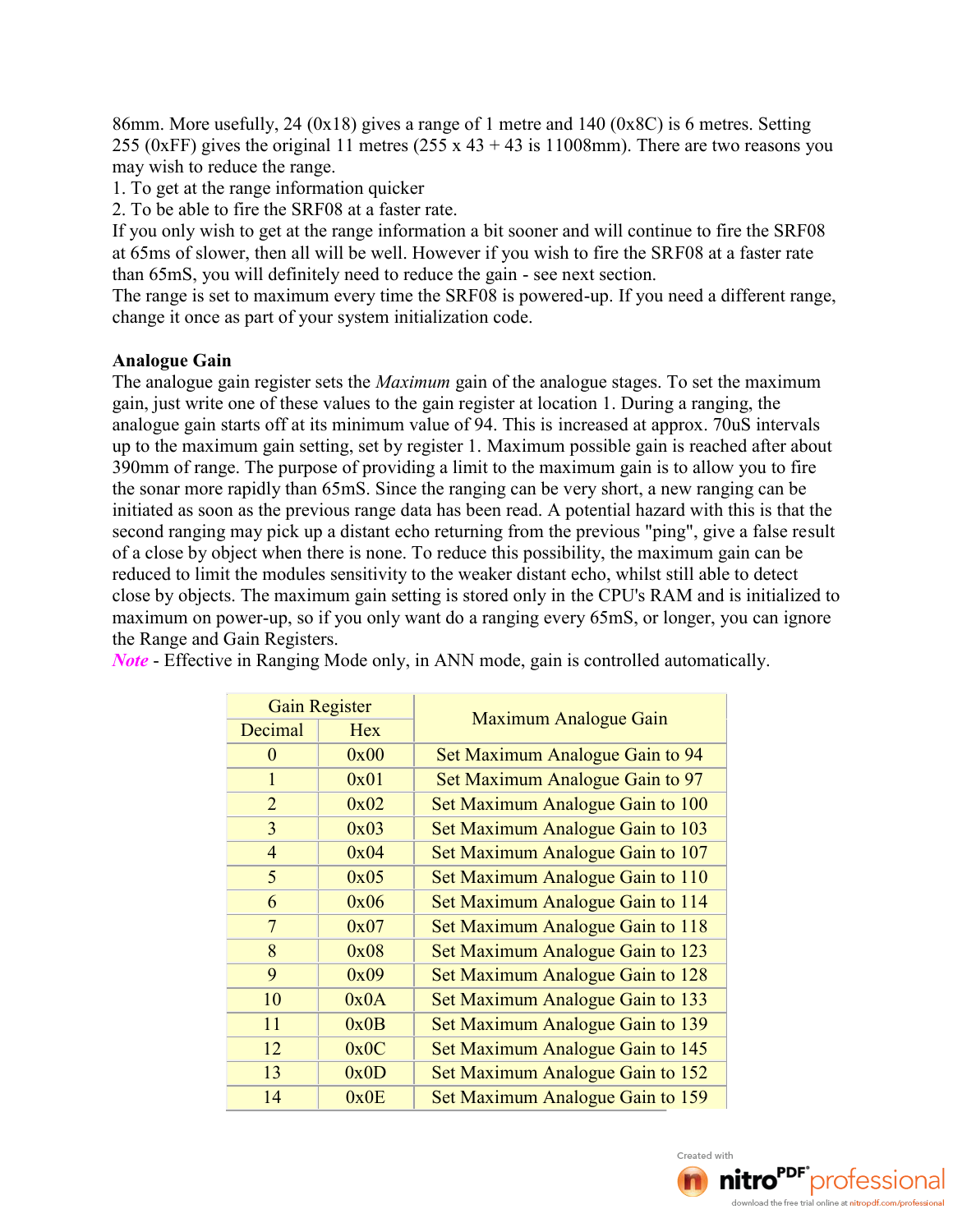| 15 | 0x0F | Set Maximum Analogue Gain to 168  |
|----|------|-----------------------------------|
| 16 | 0x10 | Set Maximum Analogue Gain to 177  |
| 17 | 0x11 | Set Maximum Analogue Gain to 187  |
| 18 | 0x12 | Set Maximum Analogue Gain to 199  |
| 19 | 0x13 | Set Maximum Analogue Gain to 212  |
| 20 | 0x14 | Set Maximum Analogue Gain to 227  |
| 21 | 0x15 | Set Maximum Analogue Gain to 245  |
| 22 | 0x16 | Set Maximum Analogue Gain to 265  |
| 23 | 0x17 | Set Maximum Analogue Gain to 288  |
| 24 | 0x18 | Set Maximum Analogue Gain to 317  |
| 25 | 0x19 | Set Maximum Analogue Gain to 352  |
| 26 | 0x1A | Set Maximum Analogue Gain to 395  |
| 27 | 0x1B | Set Maximum Analogue Gain to 450  |
| 28 | 0x1C | Set Maximum Analogue Gain to 524  |
| 29 | 0x1D | Set Maximum Analogue Gain to 626  |
| 30 | 0x1E | Set Maximum Analogue Gain to 777  |
| 31 | 0x1F | Set Maximum Analogue Gain to 1025 |
|    |      |                                   |

Note that the relationship between the Gain Register setting and the actual gain is not a linear one. Also there is no magic formula to say "use this gain setting with that range setting". It depends on the size, shape and material of the object and what else is around in the room. Try playing with different settings until you get the result you want. If you appear to get false readings, it may be echo's from previous "pings", try going back to firing the SRF08 every 65mS or longer (slower).

If you are in any doubt about the Range and Gain Registers, remember they are automatically set by the SRF08 to their default values when it is powered-up. You can ignore and forget about them and the SRF08 will work fine, detecting objects up to 6 metres away every 65mS or slower.

# **Light Sensor**

The SRF08 has a light sensor on-board. A reading of the light intensity is made by the SRF08 each time a ranging takes place in either Ranging or ANN Modes ( The A/D conversion is actually done just before the "ping" whilst the  $+/-10v$  generator is stabilizing). The reading increases as the brightness increases, so you will get a maximum value in bright light and minimum value in darkness. It should get close to 2-3 in complete darkness and up to about 248 (0xF8) in bright light. The light intensity can be read from the Light Sensor Register at location 1 at the same time that you are reading the range data.

# **LED**

The red LED is used to flash out a code for the I2C address on power-up (see below). It also gives a brief flash during the "ping" whilst ranging.

### **Changing the I2C Bus Address**

To change the I2C address of the SRF08 you must have only one sonar on the bus. Write the 3 sequence commands in the correct order followed by the address. Example; to change the

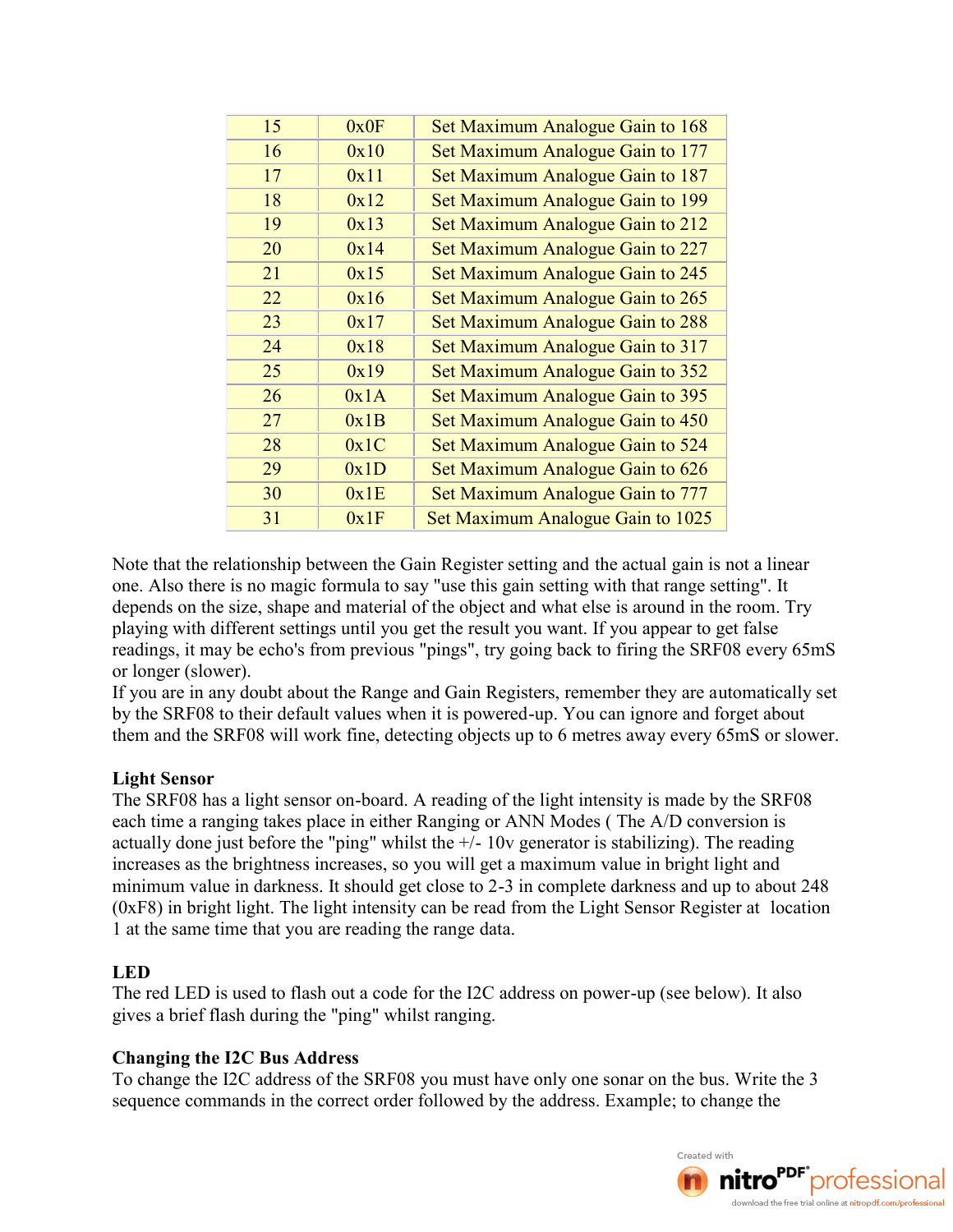address of a sonar currently at 0xE0 (the default shipped address) to 0xF2, write the following to address 0xE0; (0xA0, 0xAA, 0xA5, 0xF2 ). These commands must be sent in the correct sequence to change the I2C address, additionally, No other command may be issued in the middle of the sequence. The sequence must be sent to the command register at location 0, which means 4 separate write transactions on the I2C bus. When done, you should label the sonar with its address, however if you do forget, just power it up without sending any commands. The SRF08 will flash its address out on the LED. One long flash followed by a number of shorter flashes indicating its address. The flashing is terminated immediately on sending a command the SRF08.

| <b>Address</b> |                | Long         | Short          |
|----------------|----------------|--------------|----------------|
| Decimal        | <b>Hex</b>     | Flash        | flashes        |
| 224            | E <sub>0</sub> | $\mathbf{1}$ | $\overline{0}$ |
| 226            | E2             | $\mathbf{1}$ | $\mathbf{1}$   |
| 228            | E4             | $\mathbf 1$  | $\overline{2}$ |
| 230            | E <sub>6</sub> | $\mathbf{1}$ | $\overline{3}$ |
| 232            | E <sub>8</sub> | $\mathbf{1}$ | $\overline{4}$ |
| 234            | EA             | $\mathbf{1}$ | 5              |
| 236            | EC             | $\mathbf{1}$ | 6              |
| 238            | <b>EE</b>      | $\mathbf{1}$ | $\overline{7}$ |
| 240            | F <sub>0</sub> | $\mathbf{1}$ | 8              |
| 242            | F2             | $\mathbf{1}$ | 9              |
| 244            | F <sub>4</sub> | $\mathbf{1}$ | 10             |
| 246            | F <sub>6</sub> | $\mathbf{1}$ | 11             |
| 248            | F <sub>8</sub> | $\mathbf{1}$ | 12             |
| 250            | FA             | $\mathbf{1}$ | 13             |
| 252            | FC             | $\mathbf{1}$ | 14             |
| 254            | <b>FE</b>      | $\mathbf{1}$ | 15             |

Take care not to set more than one sonar to the same address, there will be a bus collision and very unpredictable results.

### **Current Consumption**

Average current consumption measured on our prototype is around 12mA during ranging, and 3mA standby. The module will automatically go to standby mode after a ranging, whilst waiting for a new command on the I2C bus. The actual measured current profile is as follows;

| Operation                           |       | <b>Current</b> Duration |
|-------------------------------------|-------|-------------------------|
| Ranging command received - Power on | 275mA | 3uS                     |
| $+/- 10v$ generator Stabilization   | 25mA  | 600uS                   |
| 8 cycles of 40kHz "ping"            | 40mA  | 200uS                   |
| Ranging                             | 11mA  | 65mS                    |
|                                     |       | max                     |